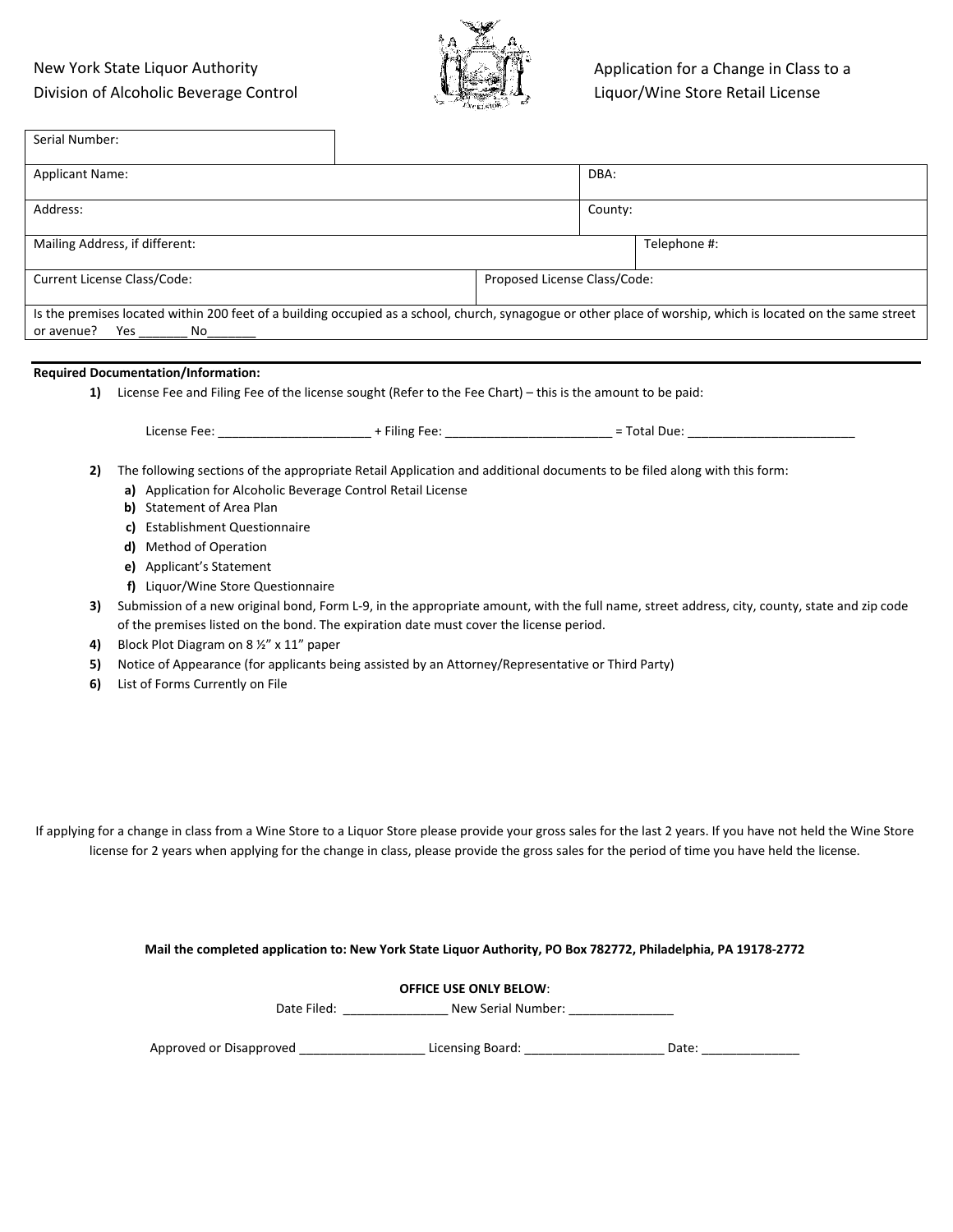# **LICENSE**

#### **APPLICATION FOR ALCOHOLIC BEVERAGE CONTROL RETAIL LICENSE (LIQUOR or WINE STORE)**

It is not necessary to employ any person, agency or organization to assist you in filing this application. Beware of persons claiming to be able to assist you in securing action on your application. The payment of money or other thing of value for the use of influence, or promise of *influence in obtaining a license is a violation of law and offenders will be prosecuted.*

#### **1. APPLICANT**

| Name of Applicant:<br>(e.g., Sole Proprietor, Partnership, Corporation,<br>LLC, LLP, LP, etc.)                                                    |
|---------------------------------------------------------------------------------------------------------------------------------------------------|
| Trade Name(DBA): (see instructions) ** must be provided if premises will be<br>called by any name other than as listed in the "Name of Applicant" |
| <b>Premises Street Address:</b>                                                                                                                   |
| , NY<br>Zip Code:<br>City:                                                                                                                        |
| Telephone Number of Premises (include area code):<br>County:                                                                                      |
| Mailing Address (if different than above):                                                                                                        |
| Zip Code:<br>State:<br>City:                                                                                                                      |
| E-mail address (required):                                                                                                                        |
| <b>Business Website:</b>                                                                                                                          |
| 2. CONTACT (if different than applicant)                                                                                                          |
| Representative<br>Contact Person<br>Attorney<br>O<br>$\circ$<br>Name of Contact:                                                                  |
| Office Address:                                                                                                                                   |
| Zip Code:<br>City:<br>State:                                                                                                                      |
| Telephone Number of Office (include area code):                                                                                                   |
| E-mail address (required):                                                                                                                        |
| 3. Federal Tax ID #:                                                                                                                              |
| 4. Certificate of Authority to Collect NYS Sales Tax:                                                                                             |

| [OFFICE USE ONLY]                       |           |                      |      |
|-----------------------------------------|-----------|----------------------|------|
| <b>DATE FILED:</b>                      | SERIAL #: |                      |      |
| O Approved<br>Disapproved<br>$\sqrt{ }$ |           | License Board Member | Date |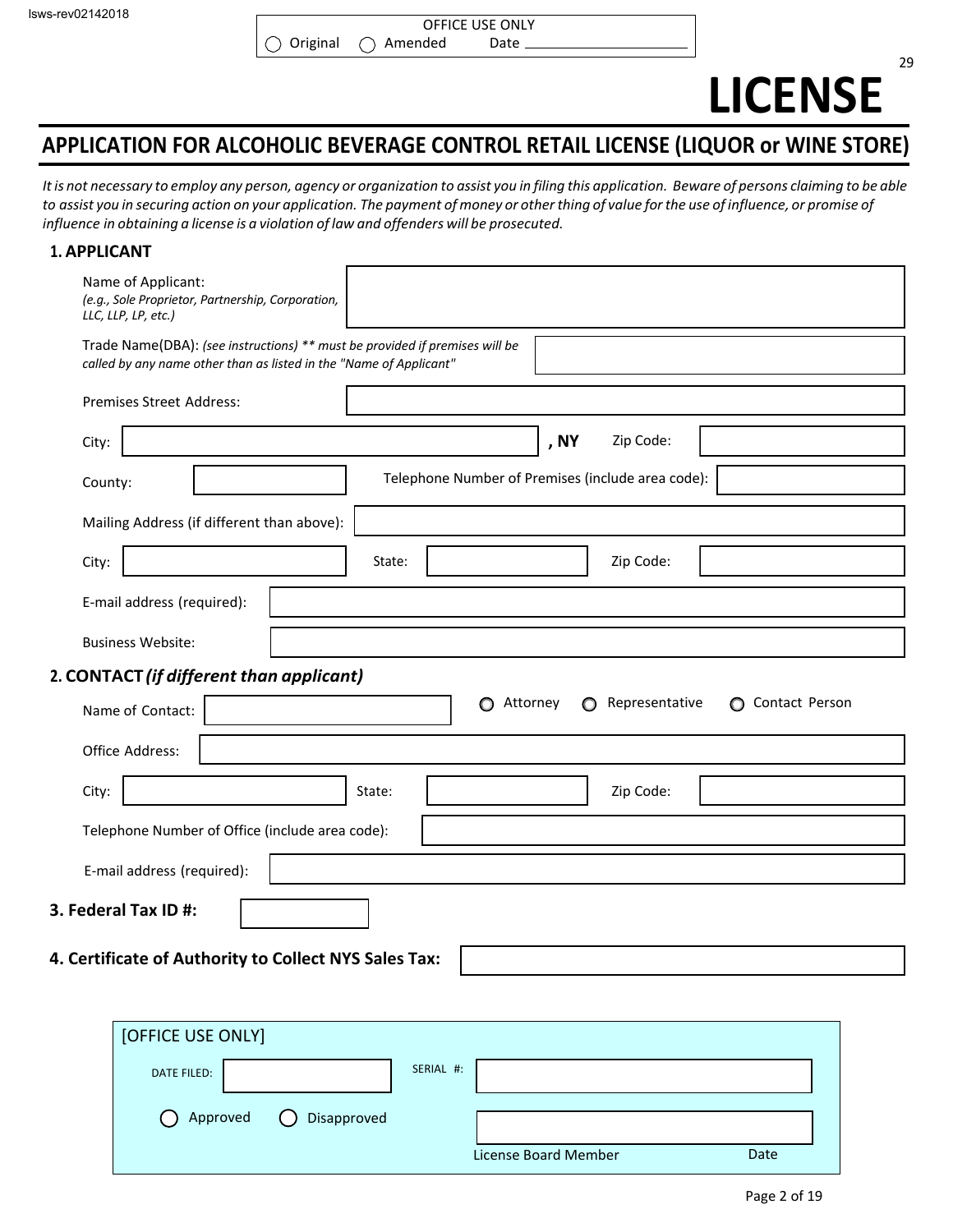|                                        | <b>OFFICE USE ONLY</b> |  |
|----------------------------------------|------------------------|--|
| $\bigcirc$ Original $\bigcirc$ Amended | Date                   |  |

#### **5. TO BE FILLED IN ONLY BY SOLE PROPRIETOR OR PARTNERS** (attach additional sheets if necessary)

| Name of Individual/Partner | Residence | Social Security #: | Date of Birth |
|----------------------------|-----------|--------------------|---------------|
|                            |           |                    |               |
| Name of Individual/Partner | Residence | Social Security #: | Date of Birth |
|                            |           |                    |               |
| Name of Individual/Partner | Residence | Social Security #: | Date of Birth |
|                            |           |                    |               |
| Name of Individual/Partner | Residence | Social Security #: | Date of Birth |
|                            |           |                    |               |

#### **6. TO BE FILLED IN ONLY BY CORPORATION OR LLC/LLP APPLICANTS** (attach additional sheetsif necessary)

Please list the names and addresses of Principals (Stockholders, Officers, Directors, LLC Members/Managers, LLP Partners)

| Name of Principal | Residence                                                            | Social Security #: |
|-------------------|----------------------------------------------------------------------|--------------------|
|                   |                                                                      |                    |
| Title             | No. of Shares if Corporation OR % of ownership if LLC or Partnership | Date of Birth      |
|                   |                                                                      |                    |
| Name of Principal | Residence                                                            | Social Security #: |
|                   |                                                                      |                    |
| Title             | No. of Shares if Corporation OR % of ownership if LLC or Partnership | Date of Birth      |
|                   |                                                                      |                    |
| Name of Principal | Residence                                                            | Social Security #: |
|                   |                                                                      |                    |
| Title             | No. of Shares if Corporation OR % of ownership if LLC or Partnership | Date of Birth      |
|                   |                                                                      |                    |
| Name of Principal | Residence                                                            | Social Security #: |
|                   |                                                                      |                    |
| Title             | No. of Shares if Corporation OR % of ownership if LLC or Partnership | Date of Birth      |
|                   |                                                                      |                    |

#### Note:

\***If 10 or less shareholders,** list all stockholders, officers, directors, LLC members and LLC managers, if any. Provide Personal Questionnaires, proof of citizenship, copy of photo identification, original photo and fingerprints for all.

\***If more than 10 shareholders,** list all shareholders owning 10% or more of any class of its shares. Also, include any officers, directors, shareholders, LLC members, and LLC managers. Provide Personal Questionnaires, proof of citizenship, copy of photo identification, original photo and fingerprints for those individuals. Provide a listing of all other shareholders owning less that 10% interest.. Include their name, home address, social security number, date of birth, shares or percentage of ownership, title, citizenship and any statutory disqualifications.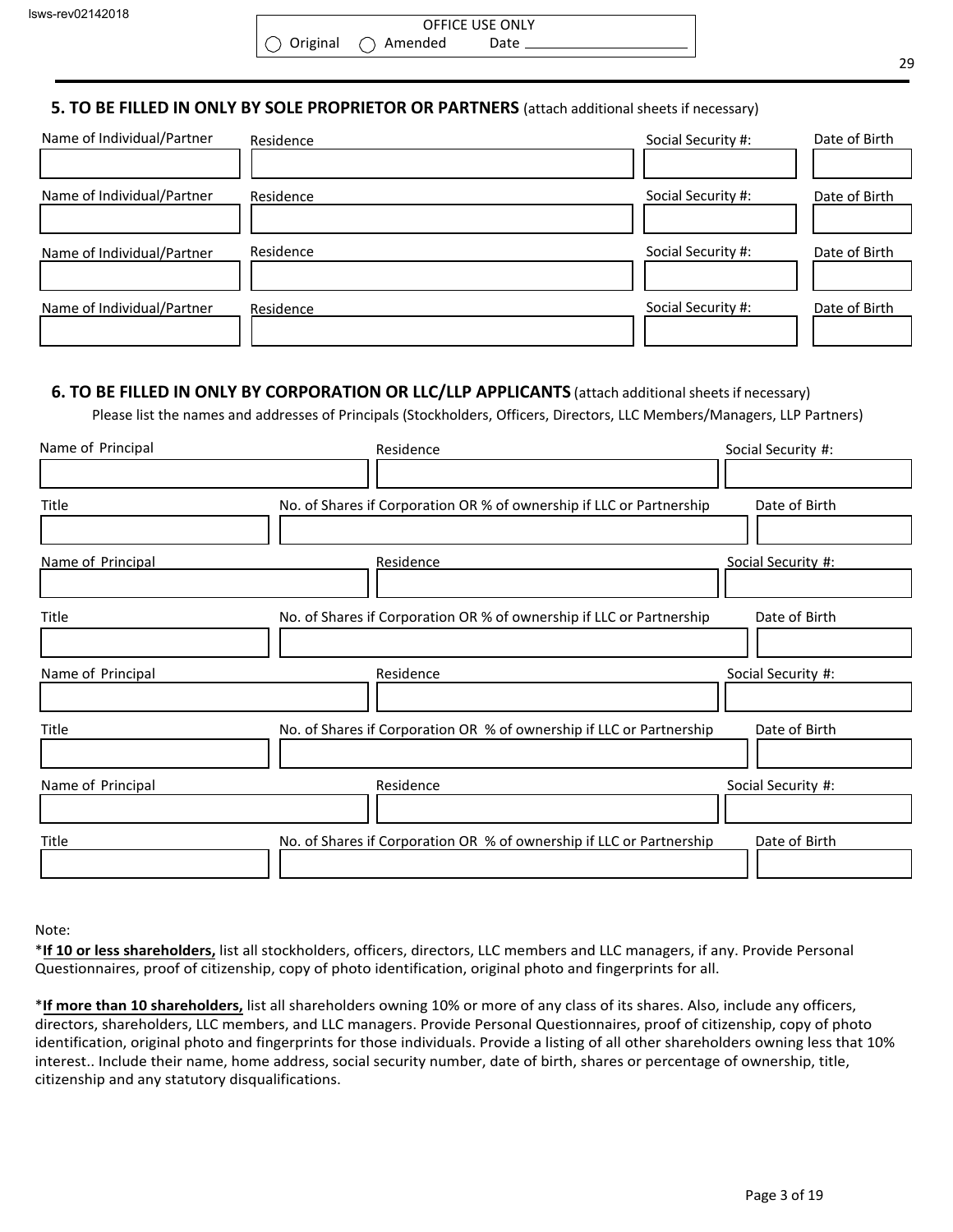| Isws-rev02142018 |  |
|------------------|--|
|                  |  |

| <b>STATEMENT OF AREA PLAN</b><br>200 Foot Law                                                                                                                                                                                                                          |  |
|------------------------------------------------------------------------------------------------------------------------------------------------------------------------------------------------------------------------------------------------------------------------|--|
| THIS QUESTION MUST BE ANSWERED BY ALL APPLICANTS REGARDLESS OF LICENSE TYPE                                                                                                                                                                                            |  |
| 1. List the name, address and distance from the premises to ANY SCHOOL, CHURCH or<br>PLACE OF WORSHIP WITHIN 300 FEET                                                                                                                                                  |  |
| 2. Is the premises within 200 feet of ANY SCHOOL, CHURCH or PLACE OF WORSHIP?<br>(exclusive use as a church or place of worship will be determined by this agency)<br>(please respond "YES" if ANY school, church or place of worship is within 200 feet)<br>No<br>Yes |  |
| 3. Submit a BLOCK PLOT DIAGRAM (aerial view of the building, with nearby businesses<br>and residences labeled) showing the location of any school, church or place of worship<br>$(8-1/2" \times 11")$                                                                 |  |

**Indicate the distance in feet from the entrance of the proposed premises to the closest entrance of any school, church or place of worship.**

*Attach additional sheets if necessary.*

#### **ATTACH A STATEMENT INDICATING HOW THESE MEASUREMENTS WERE TAKEN**

| 1. Name of church/school: |  |
|---------------------------|--|
| Address:                  |  |
| Distance:                 |  |
| 2. Name of church/school: |  |
| Address:                  |  |
| Distance:                 |  |
| 3. Name of church/school: |  |
| Address:                  |  |
| Distance:                 |  |

For assistance us the "GIS MAPS - LAMP" (Liquor Authority Mapping Project) system, which is available on our website.

**If the premises is within 300 feet of a school, church or place of worship, the application may be denied.**

#### **If any discrepancy in the measurements is brought to the attention of the Authority during the examination of the application, it may be necessary for the applicant to supply a certified survey showing the actual measurement from the premises to the closest school, church or place of worship.**

Page 10 of 19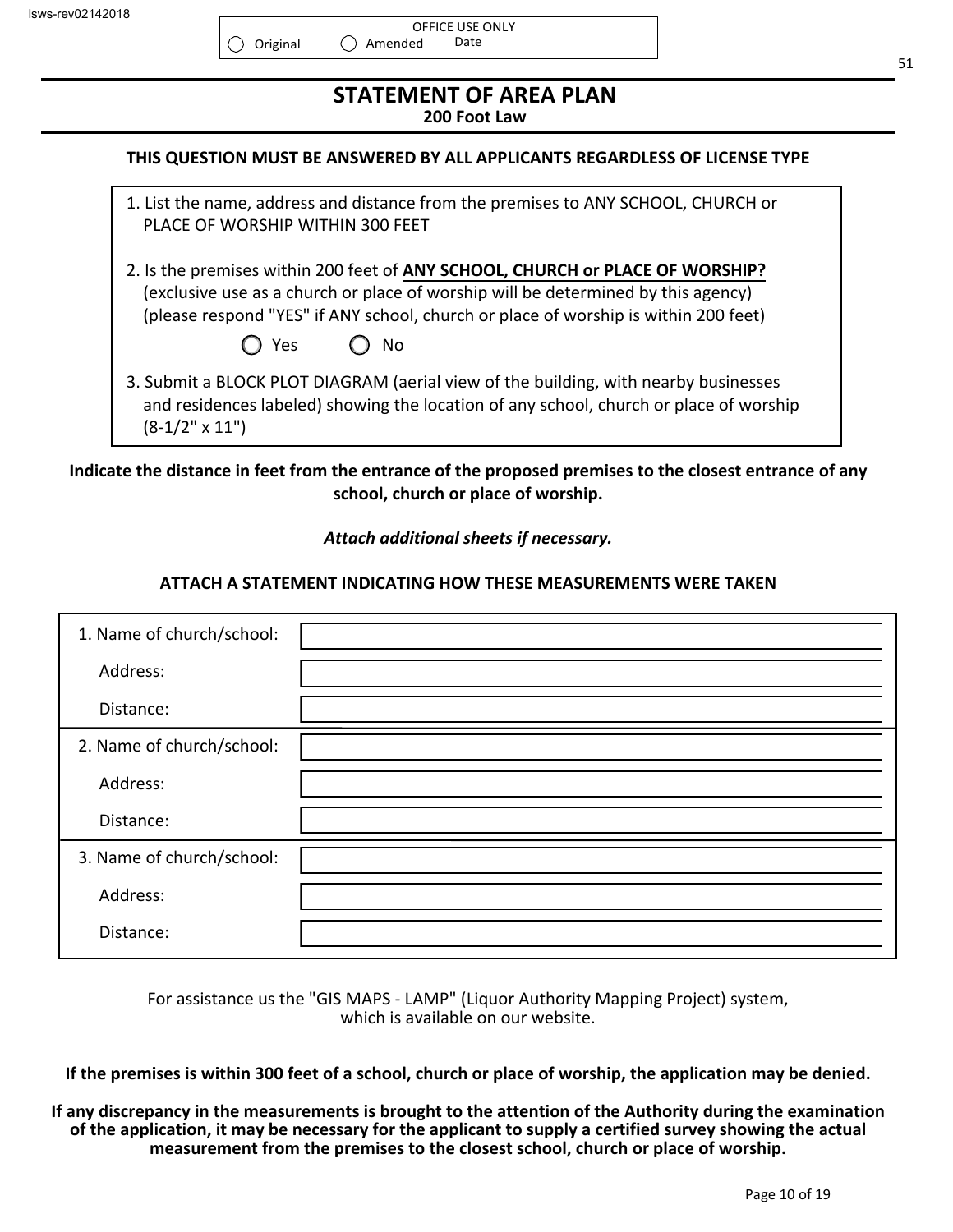#### **ESTABLISHMENT QUESTIONNAIRE**

In this section you must describe the premises to be licensed. Answer ALL questions completely. Please do not answer "see attached" to any question. Any incomplete answer may delay or prevent the processing of the application.

*Helpful Hint: Drawing your diagram and reviewing your photographs may assist you in completing this section. See sample diagrams at the end of this application.*

#### **1. Zoning**

| 1a. State what the area is zoned for:<br>(e.g., Residential, Business, Mixed etc.)                                                   |
|--------------------------------------------------------------------------------------------------------------------------------------|
| 2. Premises                                                                                                                          |
| 2a. Describe the type of building in which the premises<br>will be located.                                                          |
| 2b. Is or has the building/proposed premises been known by any other address?<br>Yes<br>No                                           |
| If YES, please specify:                                                                                                              |
| 2c. Is there currently an active license or has there ever been a license to traffic<br>in alcoholic beverages at this location?     |
| Previously Licensed<br><b>Currently Licensed</b><br>Never Licensed<br>Do Not Know                                                    |
| Name of Licensee:<br>License Serial Number:                                                                                          |
| 2d. Are there any disciplinary action pending against the applicant, current licensee or prior licensee?<br>Yes<br>Do Not Know<br>No |
| Any pending disciplinary action may delay a determination on this application or result in the disapproval.                          |
| 2e. If the proposed premises has never been licensed, what was the prior use?                                                        |
|                                                                                                                                      |
|                                                                                                                                      |
| 2f. Is any other floor or area of the building currently licensed?<br>Yes<br>No                                                      |
| Name of Licensee:<br>License Serial Number:                                                                                          |

56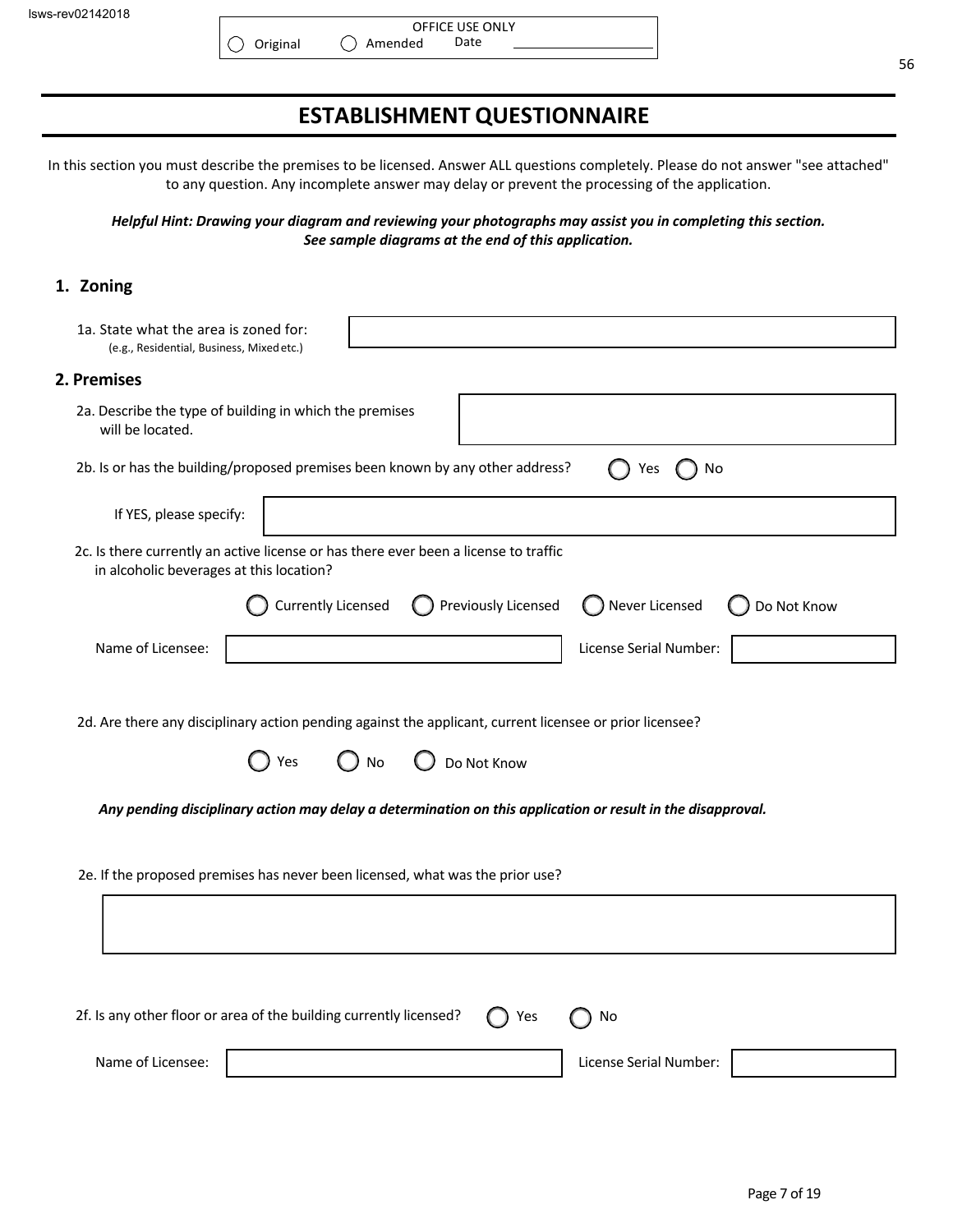#### **3. Premises (interior):**

| 3a. List the total number of floors of the business establishment to be licensed, including the basement:                                                                                                                             |
|---------------------------------------------------------------------------------------------------------------------------------------------------------------------------------------------------------------------------------------|
| 3b. List the floor(s) where the proposed premises will be located:<br>(e.g., basement, ground floor, 2nd & 3rd floor, etc.)                                                                                                           |
| 3c. Where is the alcohol stored?                                                                                                                                                                                                      |
| 3d. Is there interior access to any other floor(s) or area(s) that will not be part of the premises to be licensed?<br>If yes, show the means of access on the interior diagram(s).<br>N <sub>o</sub><br>Yes                          |
| 3e. Are the premises to be licensed divided in any way, by a public or private passageway, overwhich the<br>applicant does not have exclusive possession and control?<br>No<br>Yes<br>(e.g., hallway, stairwells, common areas, etc.) |
| If YES, describe:                                                                                                                                                                                                                     |
| 3f. What is the total square footage of the proposed premises?                                                                                                                                                                        |
|                                                                                                                                                                                                                                       |
| 3f(b). Of the total square feet, how much<br>is devoted to retail space?                                                                                                                                                              |
| 3g. Will the proposed business have a "bullet-proof configuration," where the inventory and personnel are located behind<br>protective glass or other barrier?                                                                        |
| No<br>Yes                                                                                                                                                                                                                             |
| Mark the interior diagram to reflect how each door of the premises is to be used<br>(e.g., public entrance, emergency exit only, deliveries, etc.)                                                                                    |

Section 105(2) of the Alcoholic Beverage Control Law requires that liquor/wine stores have only one (1) public entrance that is located at street level and on a public thoroughfare. There may be one (1) additional public entrance that is located at street level and gives access to and from a public or private parking lot that has space for no less than five (5) automobiles.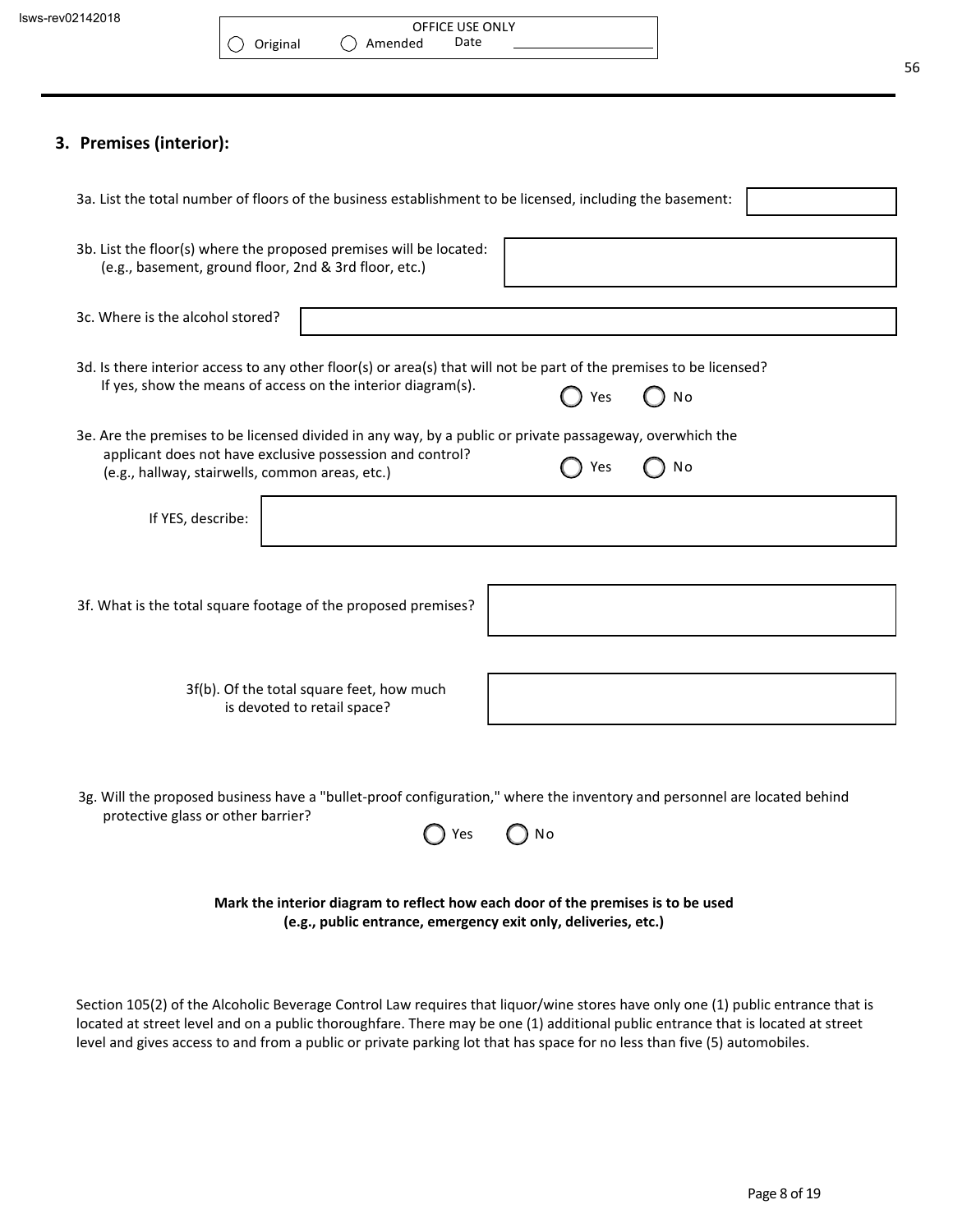$\left(\right)$ 

#### 44

#### **PROPOSED METHOD OF OPERATION**

The information in this section will be the method of operation you are approved for and will be binding. Should you wish to deviate from this method of operation in any way, you must first apply for and receive permission from the Authority.

| 1. Will any other business of any kind be conducted in said premises?<br>Yes<br>No<br>(If YES, provide details on a separate sheet)                                                                                                                               |
|-------------------------------------------------------------------------------------------------------------------------------------------------------------------------------------------------------------------------------------------------------------------|
| 2. Will the business employ a manager?<br>No<br>Yes                                                                                                                                                                                                               |
| 2a. If NO, will principal(s) manage?<br>Yes<br>No                                                                                                                                                                                                                 |
| 3. How many employees? (excluding principals)                                                                                                                                                                                                                     |
| 3a. If answer is "0" please<br>provide explanation.                                                                                                                                                                                                               |
| 4. Will applicant engage in Internet sale of alcoholic beverages?<br>Yes<br>$\bigcirc$ No<br>$\left( \begin{array}{c} 1 \end{array} \right)$<br>4a. If YES, provide a detailed description of the proposed Internet model. Attach additional sheets if necessary: |
|                                                                                                                                                                                                                                                                   |

5. NYS Law requires businesses to carry workers' compensation and disability insurance (see instructions). If applied for and pending, please indicate.

| <b>Workers' Compensation Carrier</b><br>Name and Policy Number: |  |
|-----------------------------------------------------------------|--|
| <b>Disability Insurance Carrier Name</b><br>and Policy Number:  |  |

**If you are exempt from Workers' Compensation and/or Disability Benefits Insurance coverage, submit an approved Certificate of Attestation of Exemption from NYS Workers' Compensation and/or Disability Benefits Insurance Coverage from the NYS Workers' Compensation Board. The application is available on their website: http://www.wcb.ny.gov or you may contact them by phone at: (877) 632-4996**

#### **ALCOHOLIC BEVERAGES MAY ONLY BE SOLD DURING THE HOURS APPROVED BY THE COUNTY WHERE THE PREMISES IS LOCATED UNLESS FURTHER RESTRICTED BY THE AUTHORITY**

A list of county closing hours is available at the following link: http://sla.ny.gov/provisions-for-county-closing-hours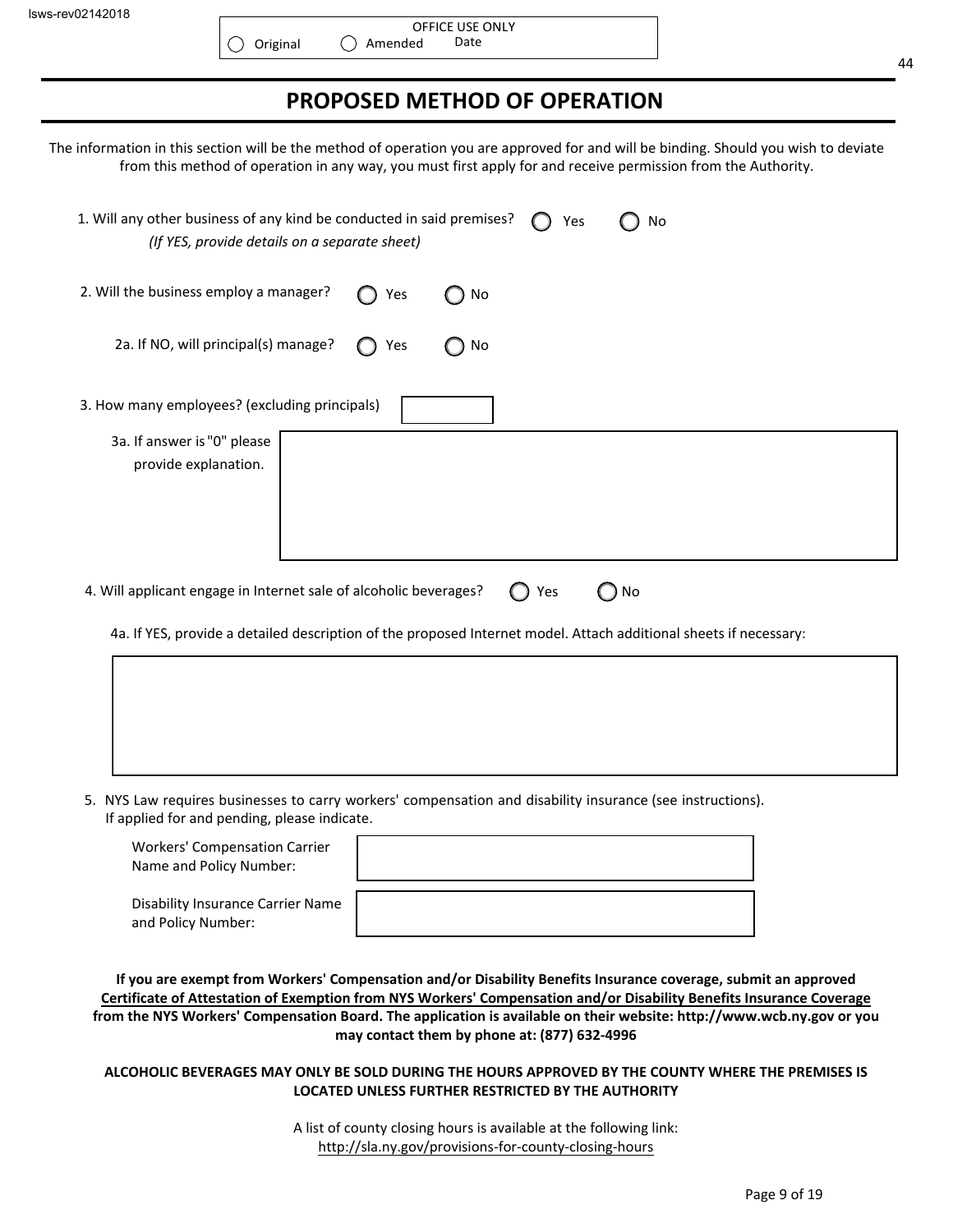

#### OFFICE USE ONLY Amended Date

 $\bigcirc$  Original

#### **APPLICANT STATEMENT**

I, [print name]

(the  $\circ$  sole proprietor,  $\circ$  partner,  $\circ$  corporate principal or,  $\circ$  LLC/LLP member) understand that the State Liquor Authority will rely on each and every answer in the application and accompanying documents in reaching its determination and state, under penalty of perjury, that all statements and representations therein are true to the best of my knowledge and belief; and

I state that the location and description of the premises to be licensed does not violate any requirement of the ABC law or other state or local ordinances; and

I understand that if any change occurs in the information provided to the Authority in the application, the licensee must notify the Authority by certified mail within 48 hours and if any change occurs after receipt of the license, the licensee must notify the Authority by certified mail within 10 days. I understand that failure to give such notice may result in disapproval of the application or revocation or non-renewal of any license for which this application is submitted; and

I understand that the licensee will be bound by the statements and representations made in the application, including, but not limited to the licensee's method of operation and the identity of persons with an ownership or financial interest in the licensed premises; and that all statements and representations made become conditions of the license; and

I understand that any physical alterations to, or changes to the size of the area used for the sale and consumption of alcoholic beverages, must be reported to the Authority and may require the approval of the Authority; and

I understand that the licensee must keep the Authority advised of any change in the mailing addresses of the licensee, the licensee's principals, and the licensee's landlord.

I understand that the licensee's failure to operate the licensed premises in accordance with the statements and representations made in the application may result in revocation of any license for which the application was submitted; and

I understand that any false statement or misrepresentation will constitute cause for disapproval of the application or revocation or non-renewal of any license for which this application is submitted.

\_\_\_\_\_\_\_\_\_\_\_\_\_\_\_\_\_\_\_\_\_\_\_\_\_\_\_\_\_\_\_\_\_\_\_\_\_\_\_\_\_\_\_\_\_\_\_\_ \_\_\_\_\_\_\_\_\_\_\_\_\_\_\_\_\_\_\_\_\_\_\_\_\_\_\_\_\_\_\_\_\_\_\_\_

Signature Date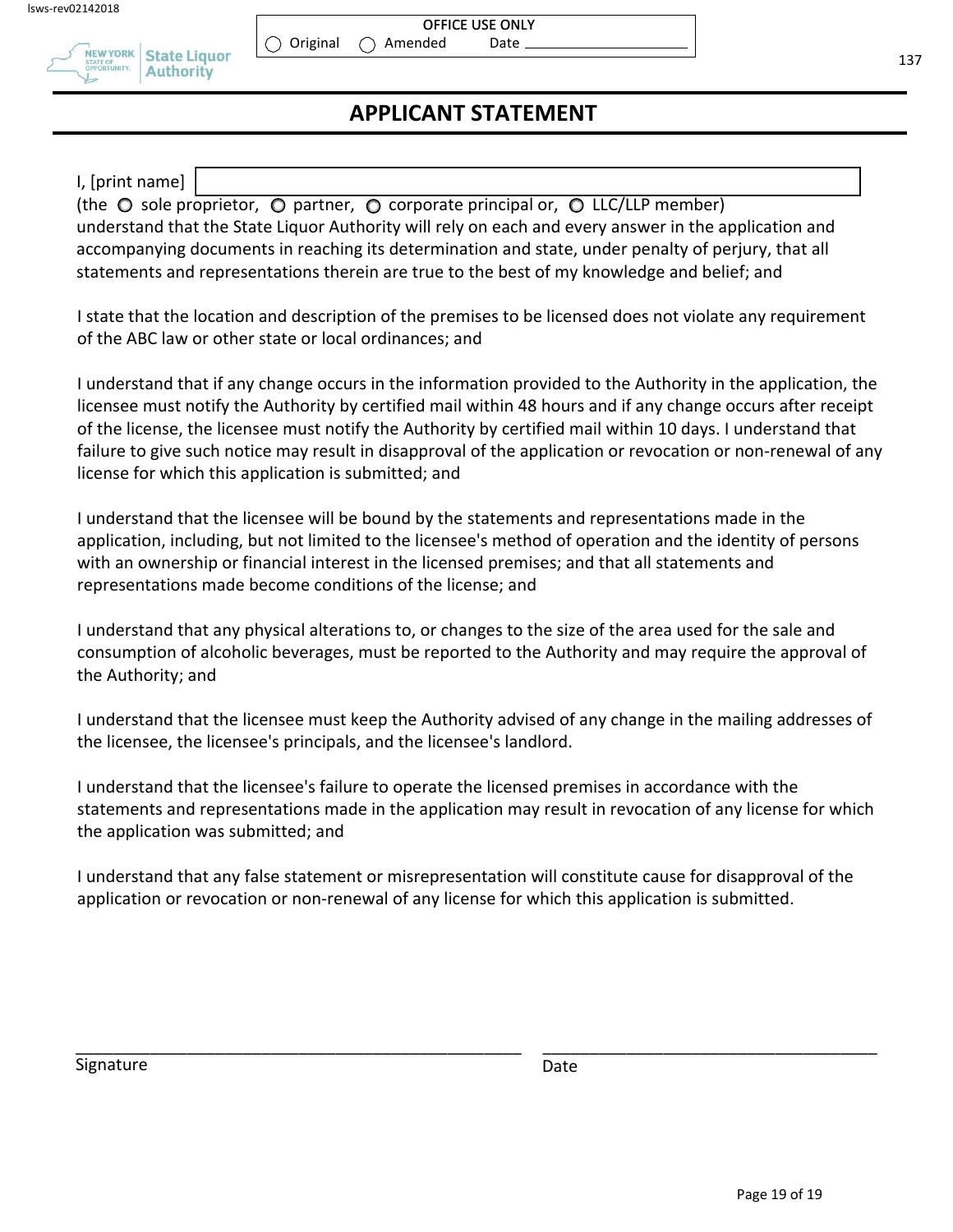$\circ$ 

### **LIQUOR/WINE STORE QUESTIONNAIRE**

*Package/Wine Store applicants for premises NOT currently licensed must complete this section.*

**1. List the four closest package and/or wine stores and distance from the proposed premises location (in miles or feet).**

| A. Name of Licensee:       |  |
|----------------------------|--|
| Serial Number:<br>$\alpha$ |  |
| Address:                   |  |
| Distance:                  |  |
|                            |  |
| B. Name of Licensee:       |  |
| Serial Number:             |  |
| Address:                   |  |
| Distance:                  |  |
|                            |  |
| C. Name of Licensee:       |  |
| Serial Number:             |  |
| Address:                   |  |
| Distance:                  |  |
|                            |  |
| D. Name of Licensee:       |  |
| Serial Number:             |  |
| Address:                   |  |
| Distance:                  |  |

**Submit an Area Map using a single 8-1/2" x 11" sheet of paper which shows the proximity of the stores listed above to the applied for premises and to each other. You may use Internet map applications as long as the area map is clearly labeled and the distances between stores are clearly indicated (measurements should be by walking/driving directions, not a straight line.)**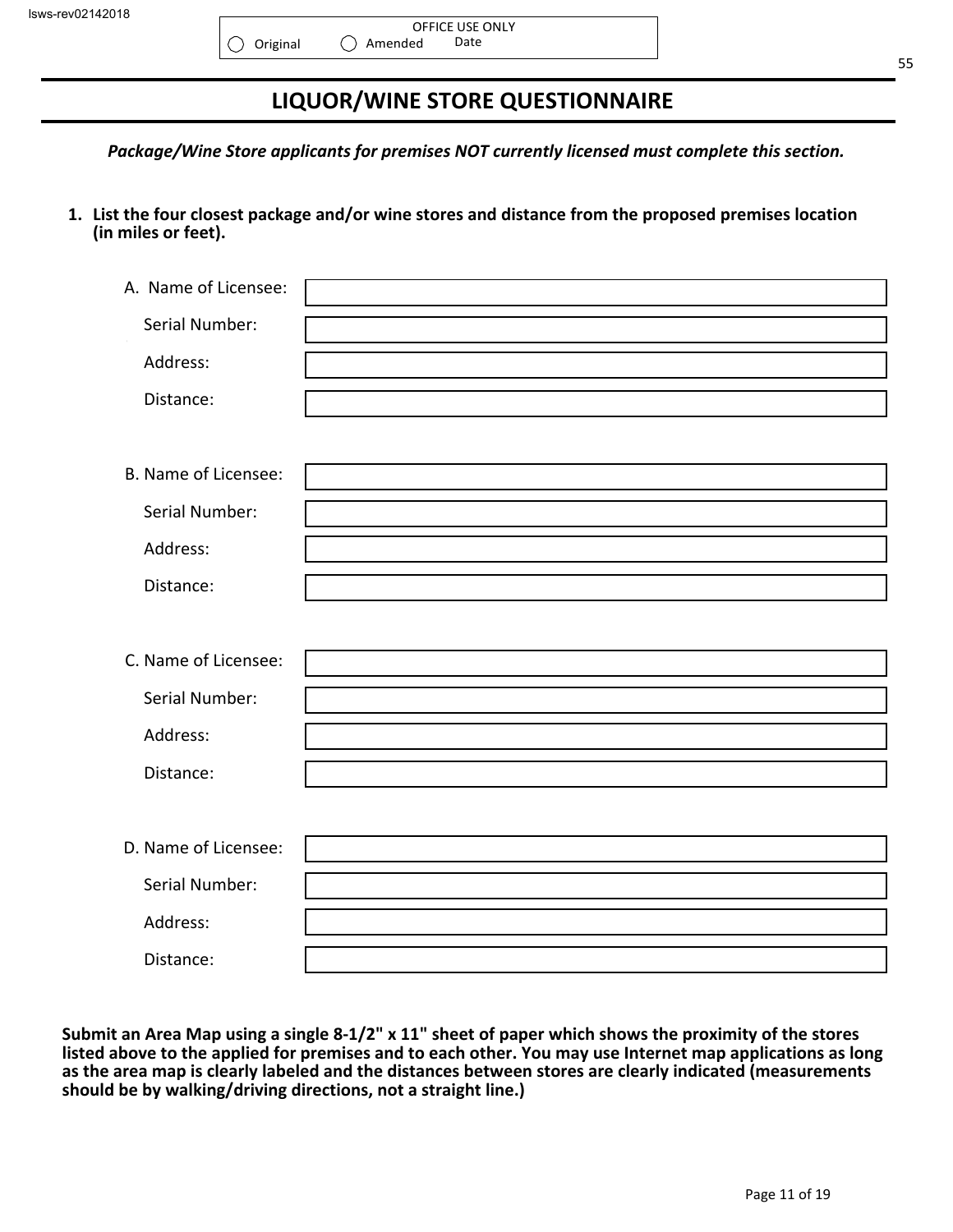## **EXAMPLE OF A BLOCK PLOT DIAGRAM** (CITY/TOWN)

| Main Street<br>Grocery Store<br>First Avenue                                 | Main Street Tavern<br><b>First Avenue</b>                |
|------------------------------------------------------------------------------|----------------------------------------------------------|
| Laudromat<br>Residence<br>Main Street<br>**Proposed Premises**<br>Hair Salon | <b>Book Store</b><br>Vacant<br>Office Space<br>Residence |
| Second Street<br>Hardware Store<br>Main Street                               | Second Street<br>Residence                               |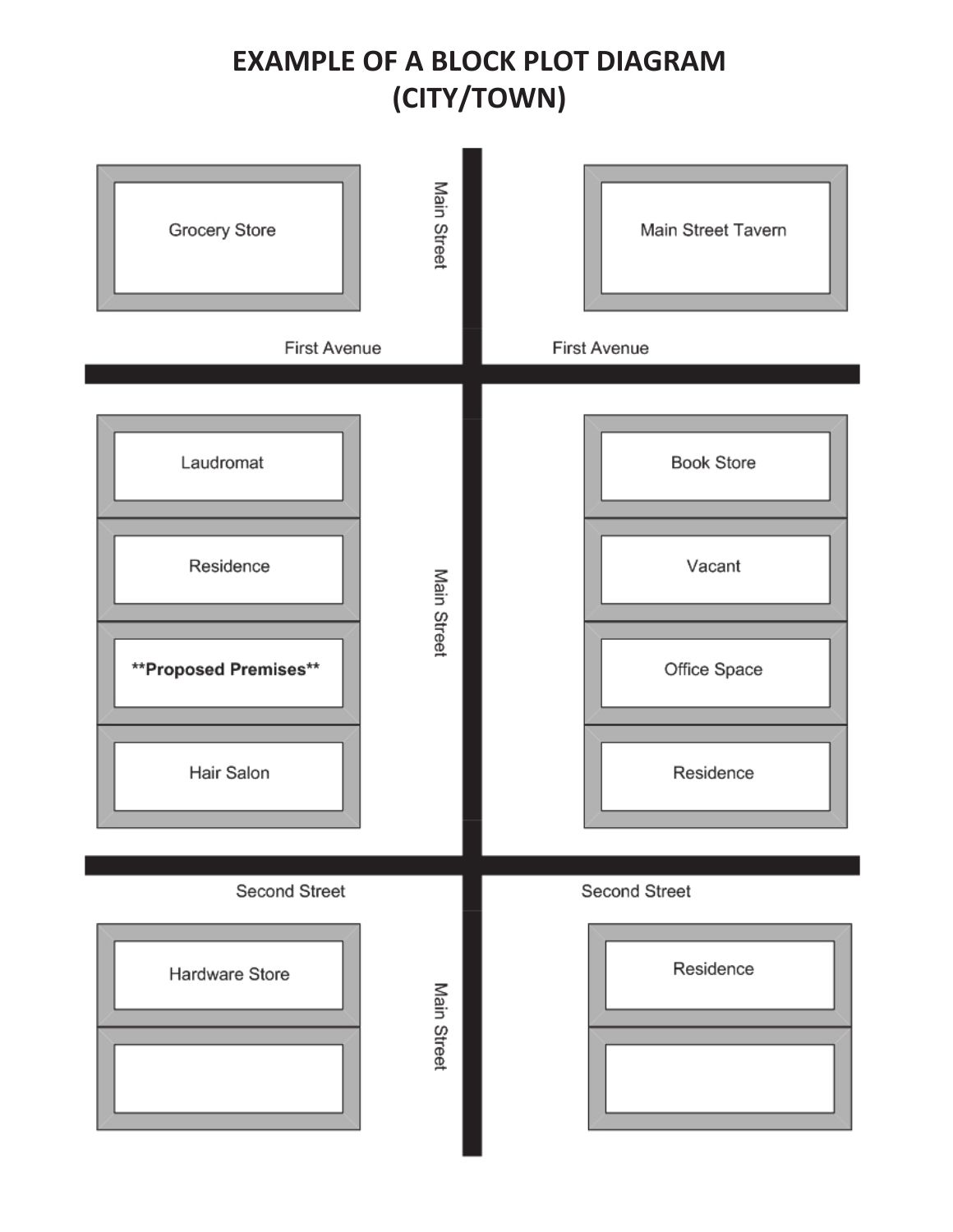## **EXAMPLE OF A BLOCK PLOT DIAGRAM** (RURAL AREA)